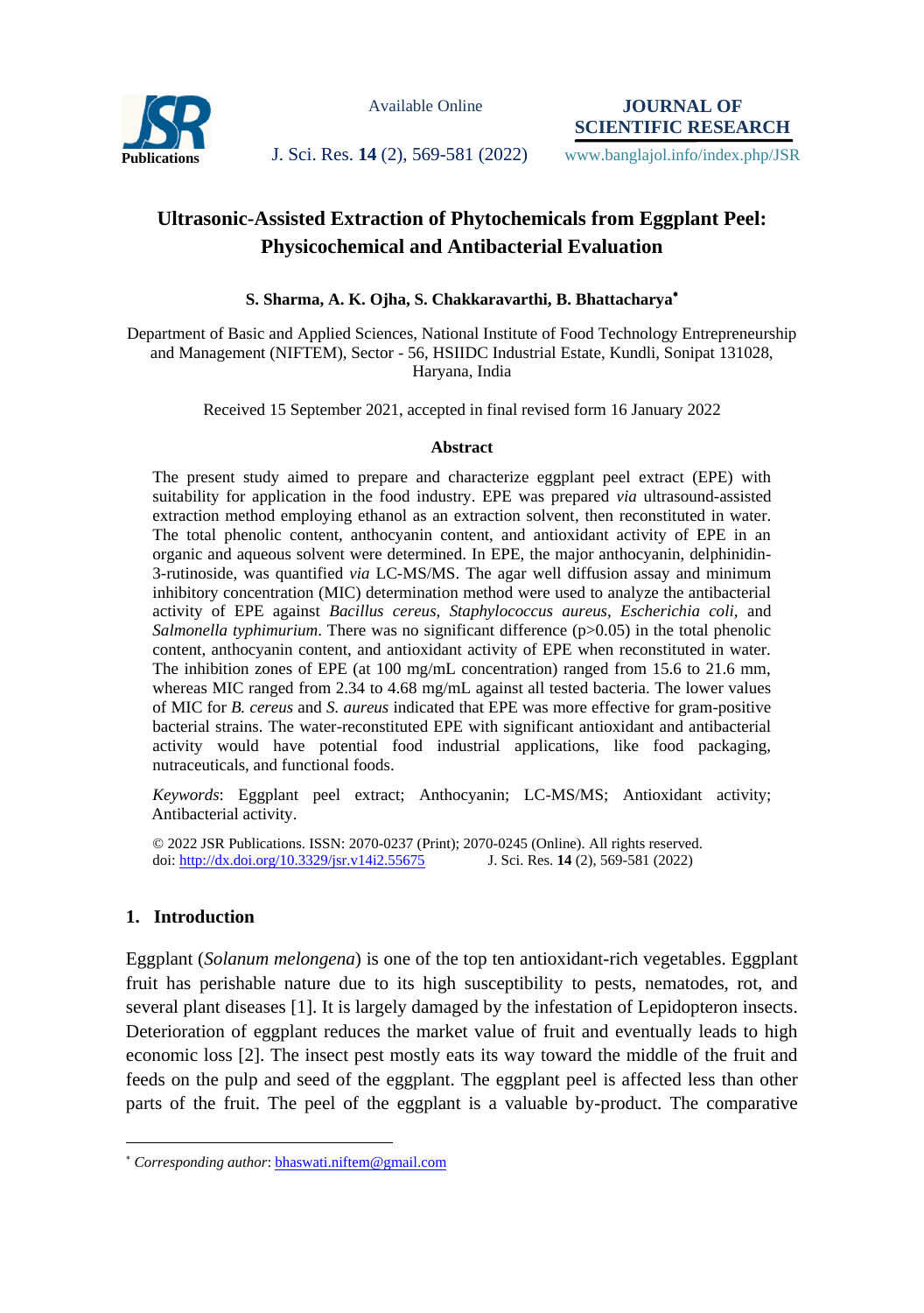studies conducted on different parts of eggplant (peel, pulp, leaf, stem, and calyx) showed that the peel part had the highest anthocyanin and polyphenol contents, among other parts, and the second-highest antioxidant activity after calyx [3,4]. It has been reported that the main phenolic compounds in the flesh and peel of eggplant are chlorogenic acid and delphinidin, respectively [5]. Delphinidin-3-rutinoside has been reported as the major anthocyanin present in eggplant peel (ranging from 74 to 84 %) [6-8].

There are limited papers on the eggplant peel. In most papers, organic solvents such as acetone, ethanol, and methanol have been used to extract bioactive constituents from eggplant peels [6-9]. The papers available on the eggplant peel extract (EPE) provided the phytochemicals analysis (phenolic compounds, antioxidant activity, and antibacterial activity) of the organic solvent-based extract of eggplant peel. However, the analysis result would not be helpful if the future applicability of the extract is in the food system. The organic solvent limits the applicability of the extract into food due to the threatening effect of organic solvent on human health [10,11].

There was an attempt to prepare an organic solvent-free EPE using calcium-based extraction using the food-grade solution of calcium salt [12], but the reported phenolic content and antioxidant activity were significantly less than data reported for EPE prepared with organic solvent and water [3,6,13]. Also, the usage of water alone as an extraction solvent was not found as effective as the organic solvent (aqueous ethanol) in releasing the phytochemicals from the eggplant peel [3,4].

Therefore, preparation and chemical analysis of an organic solvent-free EPE abundant in bioactive compounds is the need of the hour, especially in the food industry. Hence, in the present study, aqueous ethanol was used as an extraction solvent for the efficient release of the phytochemicals, but the extraction solvent was removed successively, and EPE was reconstructed in water. The drying mode affects the phytochemicals and antioxidant activity of the plants [14]. In many studies, the freezedrying process has been reported as an efficient method for the retention of phytochemicals and improving the antioxidant activity of plant extract [15-17]. In contrast, ultrasonication-assisted extraction is a 'green' and effective technology for efficiently releasing polyphenolic compounds [18]. Hence, the freeze-drying process (instead of oven or sun drying) for eggplant peel and the ultrasonication-assisted extraction was employed to ensure the efficient release of phytochemicals. The present study also provided a comparative analysis of phenolic content and antioxidant activity of ethanolic EPE and water-reconstituted EPE to check the effect of the reconstitution on these properties. Further, EPE was characterized *via* triple quadrupole liquid chromatography with a tandem mass spectrometry (LC-MS/MS) system for qualitative and quantitative analysis of delphinidin-3-rutinoside.

To the best of the authors' knowledge, no previous publication has reported the minimum inhibitory concentration (MIC) of EPE against foodborne bacterial pathogens. Neither zone of inhibition was reported for water-reconstituted EPE. Therefore, the antibacterial activity of EPE was assessed *via* measurement of the zone of inhibition and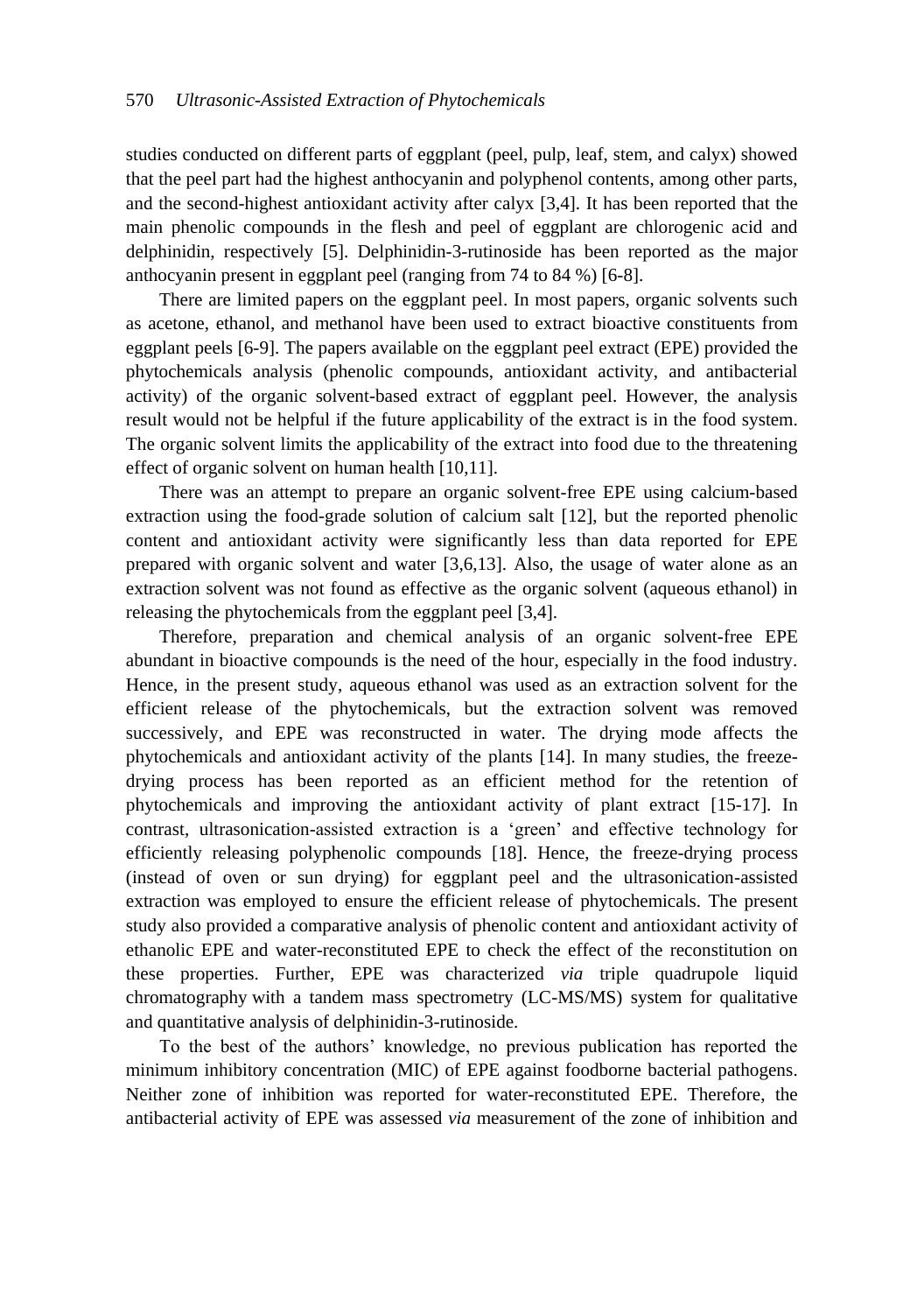MIC against *Bacillus cereus*, *Staphylococcus aureus*, *Escherichia coli*, and *Salmonella*  Typhimurium.

### **2. Materials and Methods**

#### **2.1.** *Materials*

Long purple-colored eggplant (PUSA Shyamala) was obtained from the Indian Agricultural Research Institute (IARI), New Delhi, India. The 2,2-diphenyl-1 picrylhydrazyl (DPPH), 6-hydroxy-2,5,7,8-tetramethylchromane-2-carboxylic acid (Trolox), Folin–Ciocalteu reagent, citric acid, and 2,2′-azinobis-(3-ethylbenzothiazoline-6-sulfonic acid) (ABTS) diammonium salt were purchased from Sigma-Aldrich, Merck, Maharashtra, India. Delphinidin-3-rutinoside chloride (≥95 % purity, Sigma-Aldrich, Maharashtra, India) was used as standard in LC-MS/MS. Other chemicals were of analytical grade and acquired from Hi-Media, Maharashtra, and SRL Pvt. Ltd., Haryana, India.

Four bacterial strains: two Gram-positive *Bacillus cereus* (NCDC240), *Staphylococcus aureus* (NCDC109), and two Gram-negative *Escherichia coli* (ATCC5922) and *Salmonella* Typhimurium (MTCC98), were used as a test organism for antibacterial activity study. Tryptone soya agar (TSA) and tryptone soya broth (TSB) were procured from Hi-media, Maharashtra, India.

#### **2.1.** *Preparation of eggplant peel extract (EPE)*

The extraction was carried out as per the method of Rabelo *et al*. [19] with some modifications. The eggplant was pre-washed with tap water to remove dirt, followed by surface sterilization with 200 ppm sodium hypochlorite, and finally washed with distilled water. After washing, eggplant was peeled using a sharp knife. The peel was freeze-dried (Mini Lyodel; Delvac Pumps, Chennai, India) with plate temperature at -42 °C for 48 h at 0.10 mbar pressure. The freeze-dried eggplant peel was ground using a mixer-grinder (Sujata Dynamix, Delhi, India). The eggplant peel powder (1 g) was added with 70 % aqueous ethanol solution containing 0.1 % citric acid. After 3 h stirring of the obtained mixture with a magnetic stirrer, the ultrasonication was performed at 45 °C for 2 h in an ultrasonic bath (Bransonic CPXH; Branson Ultrasonics, Connecticut, USA). The obtained mixture was centrifuged at  $6000 \times g$  for 5 min at 4 °C. The collected supernatant was filtered through a syringe filter  $(0.45 \mu m)$  to obtain ethanolic EPE.

To prepare water-reconstituted EPE, the ethanolic EPE was placed in an oven, and the solvent was evaporated at 40 °C. After evaporating the solvent, the extract was suspended with water and placed in the oven at 40 °C for removal of solvent for one more time. After evaporation, the dried matter was weighed and again resuspended in water to prepare the desired concentration. Finally, both ethanolic EPE and water-reconstituted EPE were stored in glass vials at  $4 \text{ }^{\circ}\text{C}$  and subjected to the analysis of total phenolic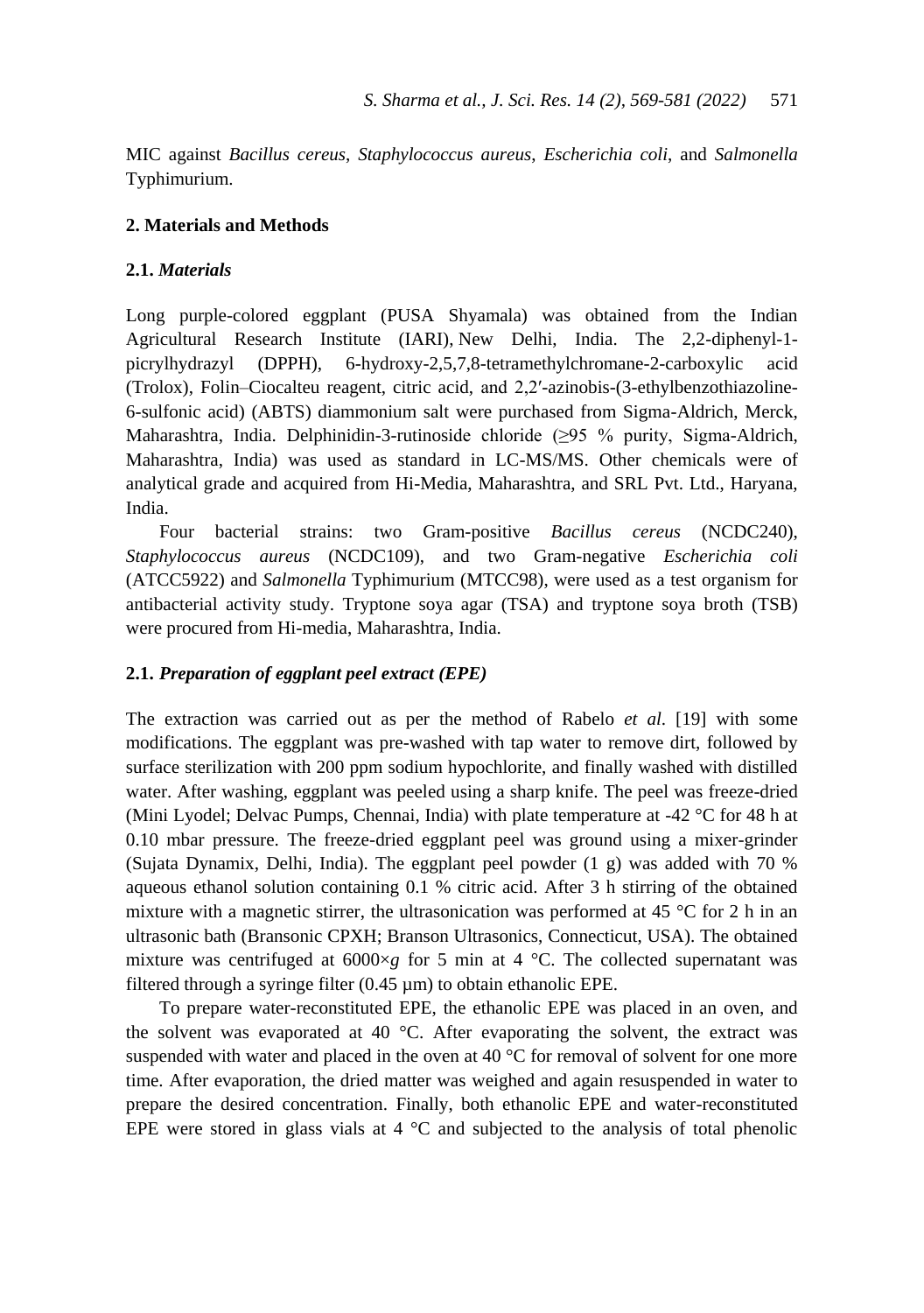content (TPC), total anthocyanin content (TAC), and antioxidant activity. The extraction yield percentage was calculated using the following Eq. (1).

$$
Extraction yield (\%) = \frac{Weight of dry extract (g)}{weight of dry peel powder (g)} \times 100
$$
 (1)

#### **2.3***. Total phenolics*

The TPC in the EPE was determined using Folin's colorimetric assay according to the method described by Kaur *et al*. [20] with slight modification. Individual sample extract (0.5 mL) was briefly mixed with Folin–Ciocalteu diluted reagent (0.25 mL). After 5 min, 20 % sodium carbonate solution (1.25 mL) was added and placed in a water bath for 10 min at 50 °C. After cooling down, the UV absorbance of the reaction mixtures was measured at 750 nm using a UV–Vis spectrophotometer (UV-2600; Shimadzu, Kyoto, Japan). The results were shown as mg of gallic acid equivalents (GAE) per gram of extract (mg  $GAE/g$ ) on a dry mass basis.

#### **2.4.** *Total anthocyanins*

The TAC in EPE was measured using the pH-differential method [8,21]. The TAC was calculated using Eq. (2) and expressed on a dry mass basis as mg of delphinidin-3 glucoside (Del-3-glc or D3G) equivalents per gram of sample extract (mg D3G/g).

$$
TAC (mg D3G/g) = \frac{A \times M \times DF \times V \times 10^3}{\varepsilon \times l \times m}
$$
 (2)

where *A* is the absorbance value=( $A_{520}$  -  $A_{700}$  at pH 1.0) – ( $A_{520}$  -  $A_{700}$  at pH 4.5), *M* is the molecular mass of Del-3-glc (465 g/mol), DF is the dilution factor, *V* is the volume of sample extract in a liter,  $10^3$  is the conversion factor from gram to the milligram,  $\varepsilon$  is the molar absorption coefficient of Del-3-glc (29,000 L/mol/cm), *l* is the path length of the cuvette (1 cm), and *m* is mass of sample in gram.

#### **2.5***. Antioxidant activity*

The antioxidant activity of EPE was evaluated by 3 assays, namely: DPPH, ABTS, and cupric reducing antioxidant capacity (CUPRAC) assays. Trolox was used as a reference standard for the standard curve for all three assays. The antioxidant activity of EPE was exhibited on a dry mass basis in µmol Trolox equivalents (TE) per gram of sample extract  $\mu$ mol TE/g).

#### 2.5.1*. DPPH assay*

The sample extract (0.1 mL) was mixed with 0.1 mM DPPH ethanolic solution (1 mL) [3]. After 30 min incubation, the absorbance was measured at 515 nm. The control contained 1 mL DPPH solution with respective solvents of extracts (aqueous ethanol and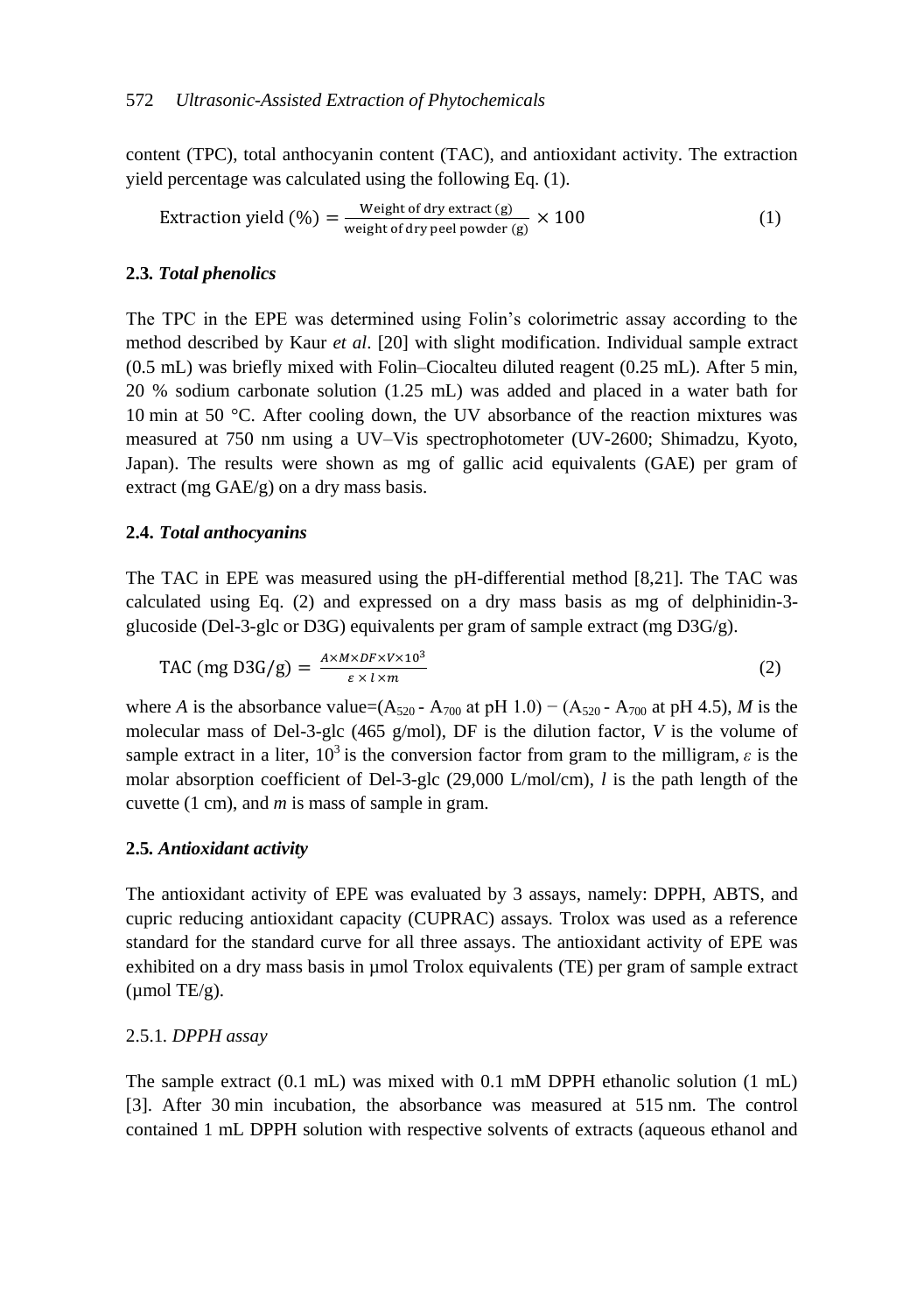water) instead of sample extract. Ethanol (1 mL) with 0.1 mL of respective solvents of extracts was taken as a reference.

# 2.5.2*. ABTS assay*

Briefly, the ABTS<sup>+</sup> working solution was prepared by diluting with respective solvent of extract to give an absorbance of 1-1.7 at 734 nm. 1 mL of ABTS<sup>+</sup> working solution was mixed with 0.1 mL of the sample extract. After 30 min incubation in the dark, the absorbance was measured at 734 nm. The control contained mixture of ABTS<sup>+</sup> solution (1) mL) and respective solvents of extracts (0.1 mL) [20].

# 2.5.3. *CUPRAC assay*

The method of Kaur *et al*. [20] was followed to perform the CUPRAC assay. The absorbance of the sample and reference was read at 450 nm (UV-2600; Shimadzu).

# **2.6***. LC-MS/MS analysis of eggplant peel extract*

LC-MS/MS system (API3000 Triple quadrupole mass spectrometer; ABSciex, California, USA) was used to identify and quantify delphinidin-3-rutinoside in water-reconstituted EPE [22,23]. The LC-MS/MS system was equipped with an electrospray ionization source (ESI) and a triple quadrupole-ion trap mass analyzer. The Analyst 1.6.2 software was used for data analysis. Nitrogen was used as curtain and collision gas. The standard solution and sample were injected 2 times. Detection was done in multiple reaction monitoring (MRM) mode. The amount of delphinidin-3-rutinoside compound in EPE was expressed on a dry mass basis as mg of delphinidin-3-rutinoside per 100 g of the sample  $(\text{mg}/100 \text{ g})$ .

# **2.7.** *Effect of pH variation on eggplant peel extract*

To assess the stability and color intensity of EPE at different pH conditions, the extracted sample was added to the solutions  $(0.1 \text{ M NaOH})$  and  $(0.1 \text{ M HCl})$  in the pH ranges of  $1-13$ [24]. The color change of each sample was visually observed. The UV-Vis spectra of EPE in pH values of 1–12 were measured in the range of 400–800 nm.

### **2.8.** *Antibacterial activity*

The agar well diffusion assay was used to evaluate the antibacterial activity of waterreconstituted EPE, whereas the broth microdilution technique was used to determine its MIC.

### 2.8.1*. Agar well diffusion assay*

Agar well diffusion method was used according to the method described by Basudan [25], with some modifications. Briefly, EPE was sterilized through a syringe filter  $(0.2 \mu m)$ .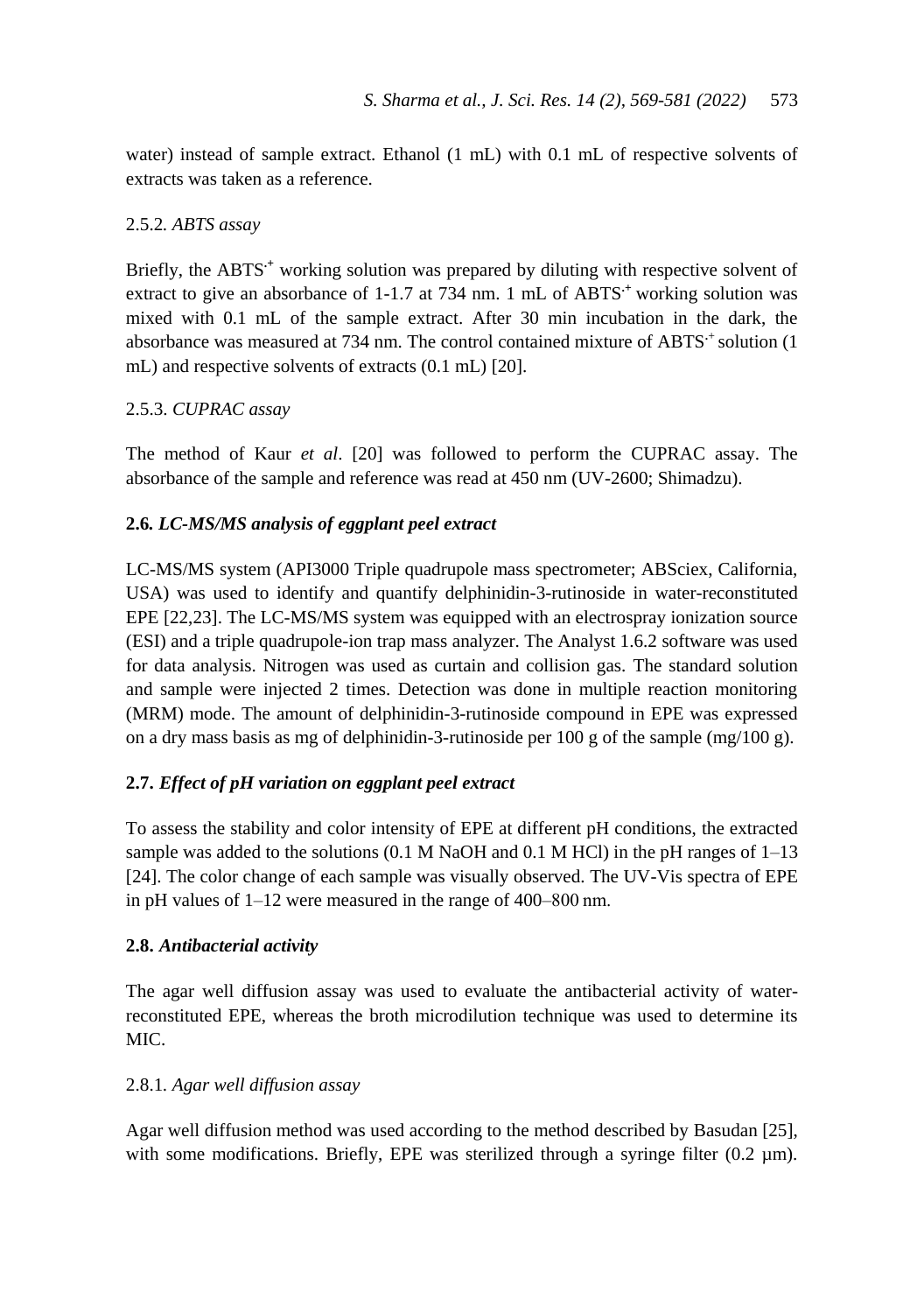### 574 *Ultrasonic-Assisted Extraction of Phytochemicals*

TSA plates were inoculated by spreading 100 µL of the actively grown bacteria cell suspension (adjusted to the turbidity of 0.5 McFarland standard). A sterile cork borer was used to make wells of 8 mm diameter, and  $100 \mu L$  of the EPE at different concentrations (100, 75, 50, 25, 12.5 mg/mL) was introduced into the respective wells. The extract was allowed to diffuse for 1 h at room temperature. Standard antibiotic tetracycline (10 mg/mL) was used as a positive control. The inoculated agar plates were incubated (Forma 4111TS incubator; Thermo Fischer Scientific, Ohio, US) aerobically (37 °C, 24 h). The presence of inhibition zones was considered as an indication for antibacterial activity.

#### 2.8.2*. Broth microdilution method*

The MIC of water-reconstituted EPE was determined by the broth microdilution technique following the Clinical and Laboratory Standards Institute (CLSI) [26,27]. Briefly, a series of ten dilutions of the extract ranging from 150 to 0.292 mg/mL were analyzed. The inoculums of test strains prepared from fresh overnight cultures were set to 0.5 McFarland standard, equivalent to  $1-2\times10^8$  CFU/mL. The inoculums were diluted further in a 1:100 ratio using sterile TSB. A 50 µL of EPE (150 mg/mL) was serially two-fold diluted in wells of a microtiter plate (96-wells) containing 50 µL TSB. Wells were inoculated with 50  $\mu$ L of the standard culture of bacteria. The inoculated plates were incubated at 37 °C in a moist condition. The well containing bacterial inoculums and broth served as a positive control, whereas the well-containing broth only served as a negative control. After 18 h, the optical density at 620 nm was measured with an ELISA microplate reader (Infinite F50; Tecan, Männedorf, Switzerland). MIC values were calculated as the minimum concentration (mg/mL) of EPE capable of inhibiting the bacteria growth.

#### **2.9.** *Statistical analysis*

Studies were performed in triplicate. Data were expressed as mean±standard deviation (SD)  $(N=3)$ . The significance was determined with the student's t-test ( $p<0.05$ ) using the Microsoft Excel software (2010), where a probability of  $p<0.05$  was considered significant.

#### **3. Results and Discussion**

### **3.1.** *Extraction yield, TPC, and TAC*

Table 1 summarizes data on the determination of TPC and TAC of EPE before and after reconstitution with water.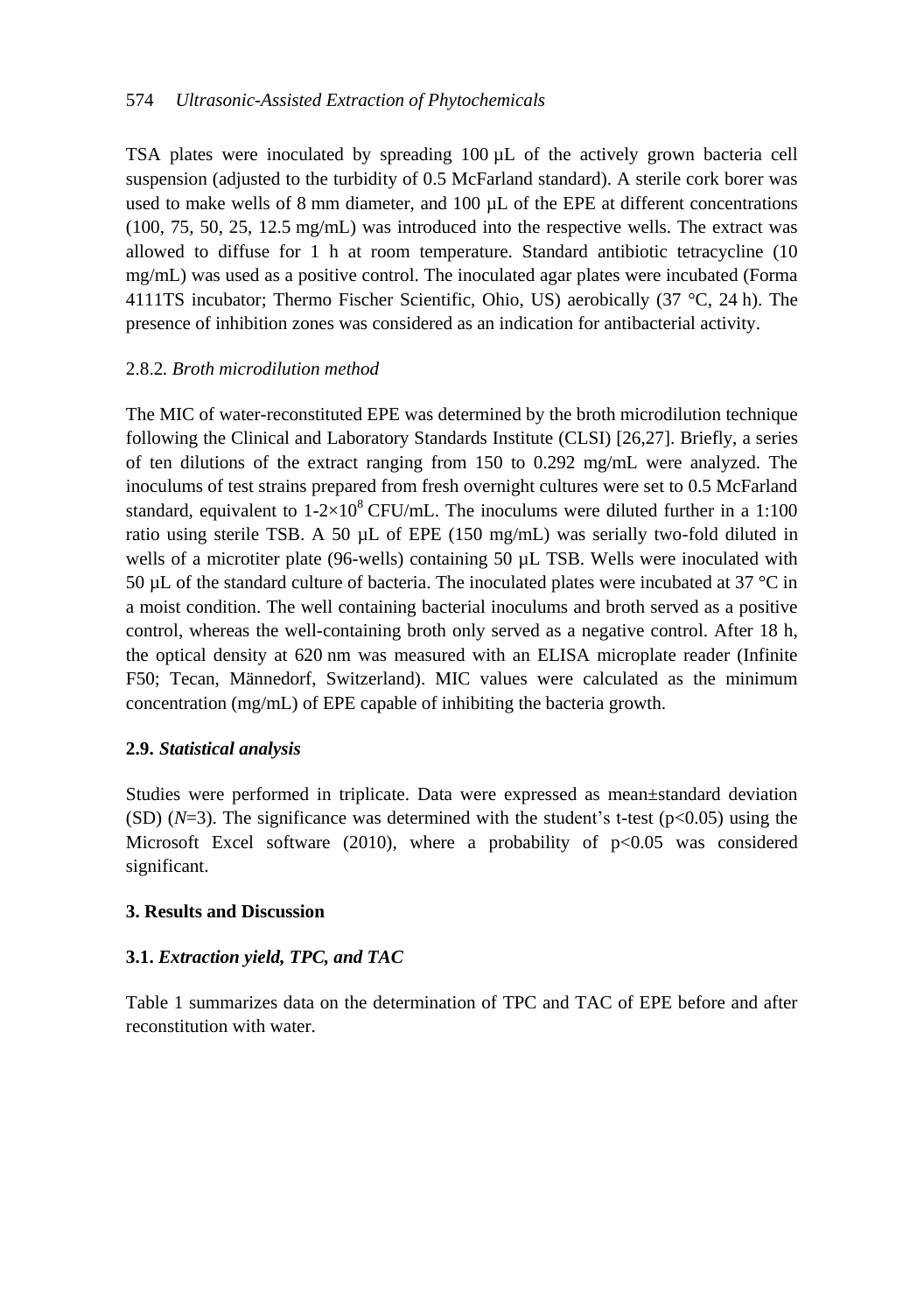|                | Table 1. Total phenolic content (TPC) and total anthocyanin content (TAC) in eggplant |  |  |  |
|----------------|---------------------------------------------------------------------------------------|--|--|--|
| peel extracts. |                                                                                       |  |  |  |

| Sample                  | $TPC$ (mg $GAE/g$ )    | $TAC$ (mg $D3G/g$ )        |
|-------------------------|------------------------|----------------------------|
| Ethanolic EPE           | $(39.02 \pm 0.08)^{a}$ | $(11.55 \pm 0.02)^{6}$     |
| Water-reconstituted EPE | $(38.89 \pm 0.02)^a$   | $(11.54 \pm 0.01)^{\circ}$ |
|                         |                        |                            |

Mean value $\pm$ SD ( $N=3$ ). Same letter in the same column represents no significant difference ( $p>0.05$ ). EPE=Eggplant peel extract, GAE=gallic acid equivalent, D3G=delphinidin-3-glucoside.

The TPC and TAC of EPE before and after reconstitution with water didn't show any significant difference (p>0.05). TPC value of ethanolic EPE and water-reconstituted EPE was found to be 39.02±0.08 and 38.89±0.02 mg GAE**/**g, respectively. TPC value of EPE in the current study was found to be substantially higher than the TPC content of 13.64 mg GAE/g reported by Condurache *et al*. [6] for a similar kind of extract (ethanolic extract of eggplant peel), 23.01-29.01 mg GAE/g by Ferarsa *et al.* [28] for acidified water extract of eggplant peel; and 13.64 and 14.72 mg GAE/g, respectively reported for the ethanolic and methanolic extract of eggplant peel by Horincar *et al.* [13]. Rochín-Medina *et al.* [12] prepared EPE by solvent-free calcium-based extraction and reported TPC of  $0.48-1.24$  mg  $GAE/g$ , which is significantly very meager in comparison to the current study. On the other hand, Jung *et al.* [3] reported quite high TPC for aqueous and ethanolic extracts of EPE resuspended in dimethyl sulfoxide, *i.e*., 54.94 and 55.19 mg GAE/g, respectively. This could be due to the nature of the solvent, DMSO being a polar aprotic solvent that probably acts as a better resuspension solvent for solubilizing the bioactive compounds than the latter, which is a polar protic solvent [29].

The TAC of EPE before and after reconstitution with water was found to be 11.55±0.02 and 11.54±0.01 mg D3G/g, respectively. There are limited studies in which Del-3-glc was used as a reference for calculating TAC in eggplant peel. The total anthocyanin content in the present study was determined to be higher than  $0.45 \text{ mg } D3G/g$ reported by Sadilova *et al.* [8] for aqueous acetone-based EPE; 0.58 mg D3G/g reported by Condurache *et al.* [6] for ethanolic extract of eggplant peel; and 0.58 mg D3G/g and 0.74 mg D3G/g reported for ethanol and methanol extract of eggplant peel, respectively by Horincar *et al.* [13].

The extraction yield for EPE was found to be 41.19±0.94 %. The value of extraction yield and TPC are coherent with few available studies on eggplant peel. The extraction yield of EPE in the present work surpassed the extraction yield reported by Jung *et al.* [3] for water and ethanolic extract of eggplant peel, i.e., 36.1 % and 33.5 %, respectively. The results indicated that ultrasonication helped increase the extraction yield; this substantiated that ultrasonication-assisted extraction is effective for better release of polyphenolic compounds [18,28].

 The variations in the results of extraction yield, TPC, and TAC might be due to conditions such as drying method for eggplant peel, i.e., oven, sun, or freeze-drying, extraction time, extraction temperature, i.e., ultrasonic water bath temperature; extraction solvent, and eggplant variety. In all the above-mentioned researches, the eggplant was purchased from the local market.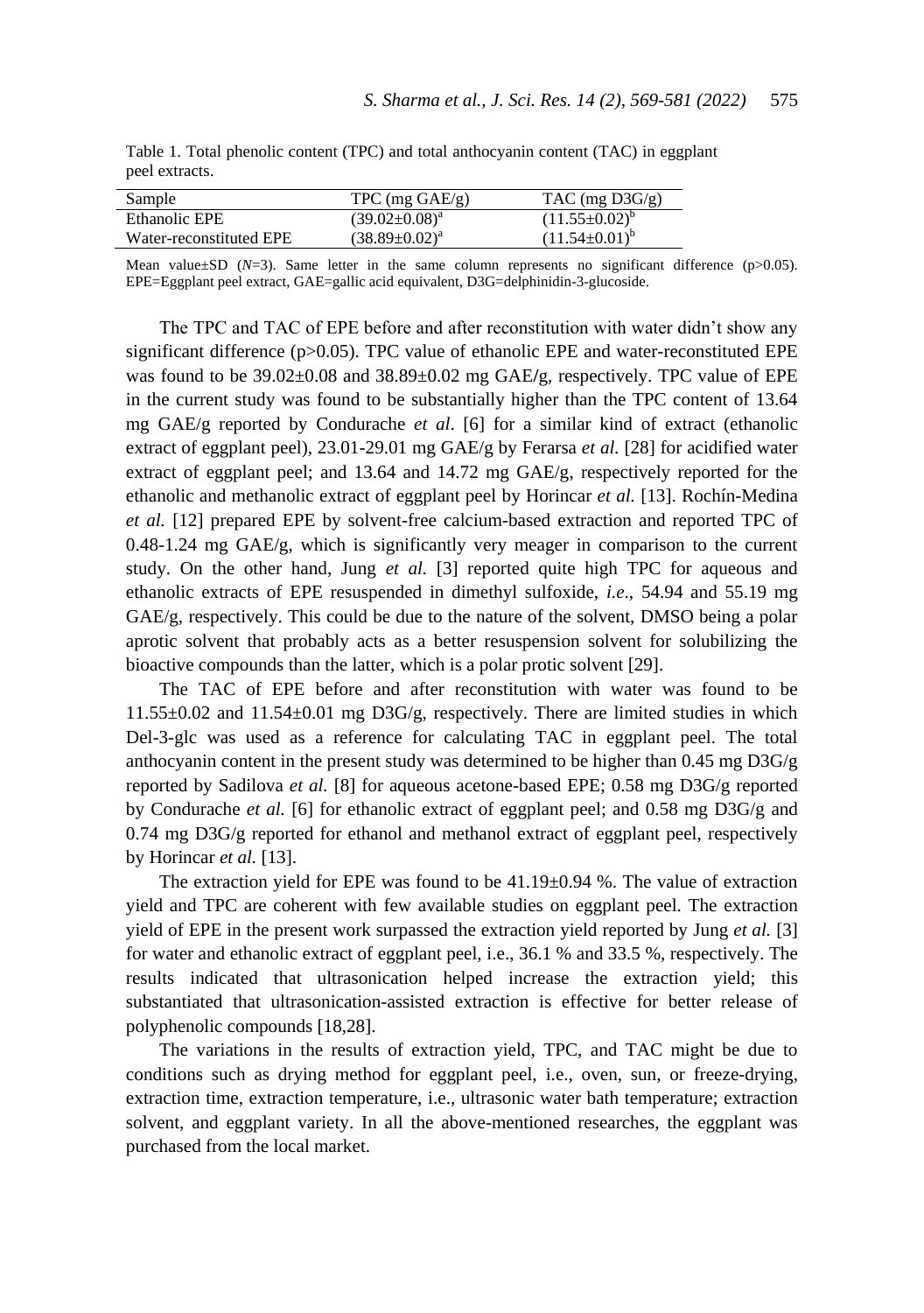#### **3.2***. Determination of antioxidant activity*

Table 2 depicts the results of the antioxidant activity of EPE addressed by 3 different methods. The use of multiple antioxidant assays is important to get a better estimate of antioxidant activity rather than a single assay. A similar trend of TPC and TAC was followed as ethanolic EPE, and water-reconstituted EPE did not show any significant difference (p>0.05) in their antioxidant activity. The antioxidant activity of ethanol-based EPE assayed by DPPH, ABTS, and CUPRAC assays were found to be  $1.82\pm0.01$ ,  $2.11\pm0.01$ , and  $7.17\pm0.02$  µmol TE/g, respectively. Similarly, the antioxidant activity of water-reconstituted EPE assayed by DPPH, ABTS, and CUPRAC assays was found to be 1.81±0.01, 2.09±0.00, and 7.16±0.01 µmol TE/g, respectively.

Table 2. Antioxidant activity of eggplant peel extracts as measured by DPPH, ABTS, and CUPRAC assays.

| Sample                  | DPPH                | ABTS                      | <b>CUPRAC</b>                |
|-------------------------|---------------------|---------------------------|------------------------------|
| Ethanolic EPE           | $(1.82 \pm 0.01)^a$ | $(2.11 \pm 0.01)^{\circ}$ | $7.17 \pm 0.02$ <sup>c</sup> |
| Water-reconstituted EPE | $(1.81 \pm 0.01)^a$ | $(2.09 \pm 0.00)^{\circ}$ | $7.16 \pm 0.01$ <sup>c</sup> |

Mean value $\pm$ SD (*N*=3). Same letter in the same column represents no significant difference ( $p$ >0.05). EPE=Eggplant peel extract, TE=Trolox equivalent. The unit of antioxidant activity is µmol TE/g.

There are limited studies in which the antioxidant activity of eggplant peel is reported as a Trolox equivalent/g sample. Rochín-Medina *et al.* [12] reported the antioxidant activity value of 0.033 mmol TE/g (DPPH assay) and 0.056 mmol TE/g (ABTS assay) for EPE prepared with calcium-based solution, which is significantly low. On the contrary, Condurache *et al.* [6] estimated the antioxidant activity of 157.8 mmol TE/g (DPPH assay) for ethanolic EPE, whereas Horincar *et al.* [13] reported antioxidant activity of 20.3 and 27.2 mmol TE/g (DPPH assay), respectively for the ethanolic and methanolic extract of eggplant peel. The antioxidant activity of EPE reported by Horincar *et al*. [13] and Condurache *et al.* [6] was considerably lower than the present findings. This could be further supported if there is available data on antioxidant activity based on other assays like ABTS or CUPRAC for the two studies cited above.

 In this work, TPC and antioxidant activity of the eggplant peel were found to be very high in comparison to that reported by Kaur *et al.* [20] for the whole eggplant of the same eggplant variety (PUSA Shyamala), *i.e*., TPC (0.41±0.01 mg GAE/g), and antioxidant activity (DPPH, ABTS, and CUPRAC scavenging activity were  $1.45\pm1.3$ ,  $1.66\pm0.5$ , and 0.98±0.5 µmol TE/g, respectively)**.** This finding further substantiates the fact that the eggplant peel has higher phenolic and antioxidant activity than whole eggplant fruit.

#### **3.3.** *Analysis by LC-MS/MS*

A quantitative run of water-reconstituted EPE with the authentic delphinidin-3-rutinoside standard was performed with the LC-MS/MS system (Table 3). The LC-MS/MS analysis of EPE revealed the presence of a delphinidin-3-rutinoside compound at the amount of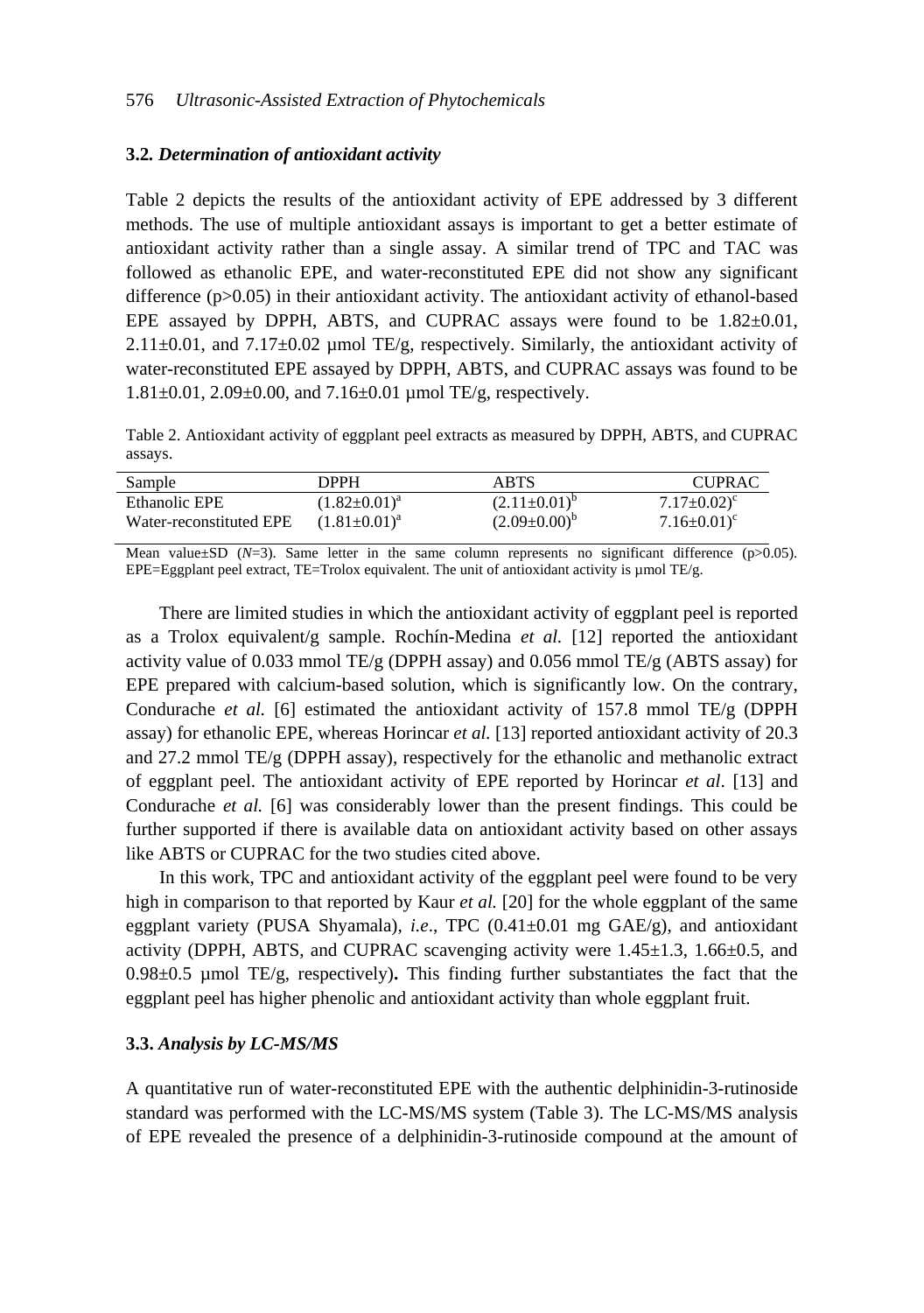180.18±8.36 mg/100 g of sample. Identification and peak assignment of delphinidin-3 rutinoside in EPE were primarily based on comparison of their retention times (RT) and mass spectrometric data, *i.e.*, molecular cation  $[M]^{+}(m/z)$  with those of delphinidin-3rutinoside standard (Fig. S1). Delphinidin-3-rutinoside was detected at [M]<sup>+</sup> (611 m/z, RT 3.11). The quantification of delphinidin-3-rutinoside in EPE was achieved by using the peak areas of the EPE sample and delphinidin-3-rutinoside standard. The  $[M]^{+}(611 \text{ m/z})$ of delphinidin-3-rutinoside was in agreement with the literature [8,22]. Sadilova *et al.* [8] also reported delphinidin-3-rutinoside **(**using HPLC-DAD-MS) as a major anthocyanin but at a lower concentration of 37.8 mg/100 g of EPE. Whereas, Condurache *et al.* [7] indicated a higher amount of delphinidin-3-rutinoside (157-562 mg/100 g) in ethanolic EPE (using HPLC). The variations in the results might be due to different measurement systems, operating conditions, extraction solvent, and eggplant variety.

Table 3. LC-MS/MS analysis of water-reconstituted eggplant peel extract.

| Sample                                                                 | RT/min | $m/z$ $[M]$ <sup>+</sup> | Peak area (counts) |
|------------------------------------------------------------------------|--------|--------------------------|--------------------|
| Delphinidin-3-rutinoside standard                                      | 3.12   | 611                      | 67750+2192         |
| Eggplant peel extract                                                  | 3.11   | 611                      | $20000+282$        |
| $M_{\text{com}}$ value $\text{CD}$ $(M-2)$ $\text{DT}-$ potentian time |        |                          |                    |

Mean value±SD (*N*=3). RT=retention time

#### **3.4.** *Effect of pH*

Although a report on color studies of eggplant anthocyanins with pH variation [8], the observation was limited only to three discreet pH values, pH 1, pH 3.5, and pH 6.0. Therefore, to obtain the detailed changes with continuous pH variation, the following study was carried out where Fig. 1a shows the variation in the color of EPE with different pH values (1-13). The color of EPE changed from pink-red to faded pink, purple, violet, blue, yellow-green, and yellow when the pH value varied from 1-13. The EPE became pink-red when the pH was no more than 3, faded pink at pH 4-5, purple at pH 6, violet at pH 7, blue at pH 8, greenish-yellow at pH 9, and yellow at pH 10-13. Thus, the EPE is sensitive to the acidity and alkalinity of the environment, which may be beneficial for certain other applications as sensing.

In order to get a better insight behind the color variation of the eggplant anthocyanins with pH variation, absorption spectra were recorded. Fig. 1b represents the UV-Vis spectra of EPE at all the different pH values (1-12). The maximum absorption peak appeared at around 525 nm at pH 1. The intensity of the absorbance band significantly reduced with the increase of pH, and there was a gradual bathochromic shift of the absorption maxima. Such changes in the absorption band are similar to other plant anthocyanins, where the color variation due to pH is observed due to the different equilibrium forms of anthocyanins [30-32].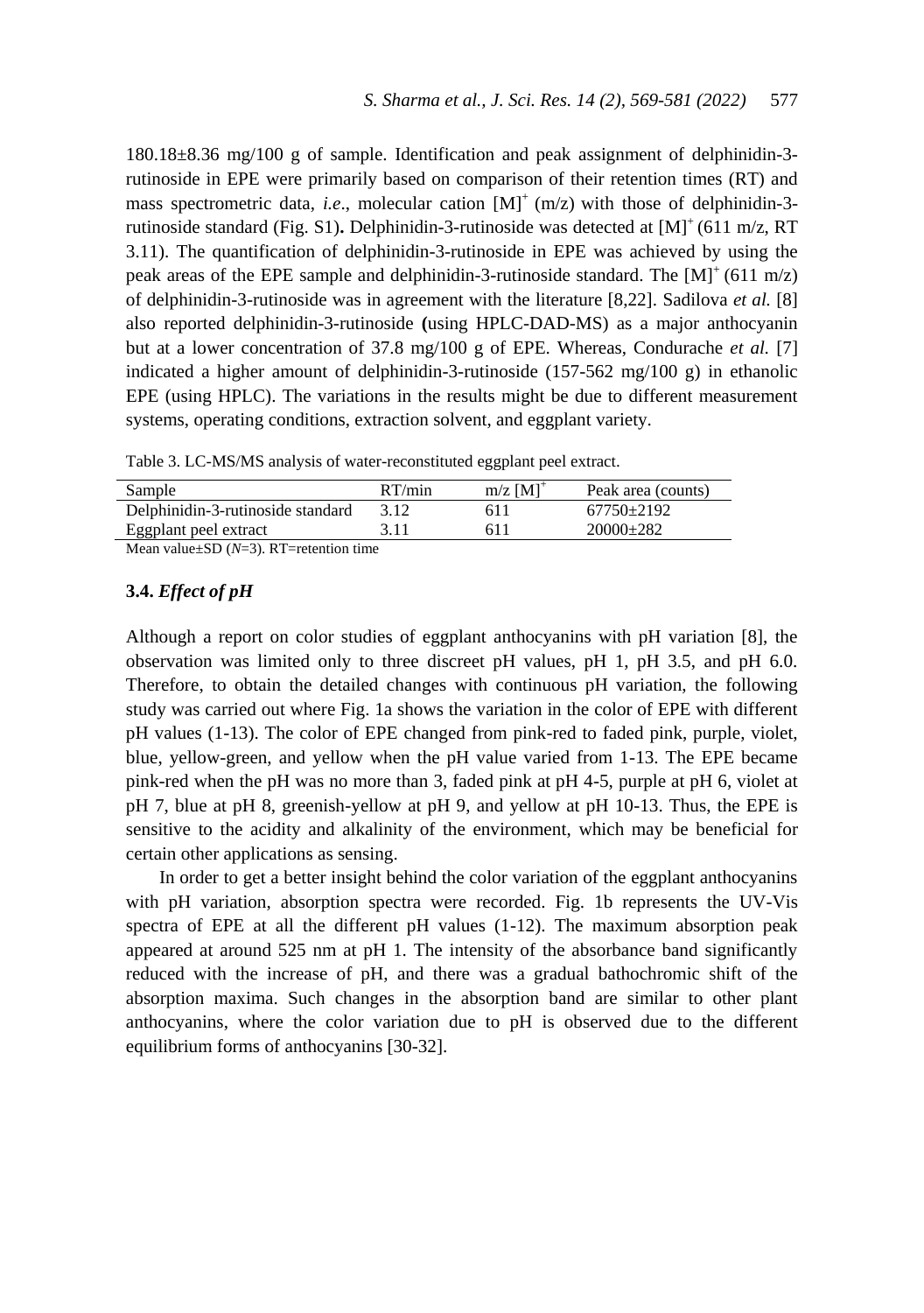

Fig. 1. Effect of pH variation on eggplant peel extract: a) Color of eggplant peel extract at different pH (1-13) and b) UV-Vis spectra of water-reconstituted eggplant peel extract at pH 1-12.

# **3.5***. Antibacterial activity of EPE*

### 3.5.1. *Agar well diffusion assay*

The water-reconstituted EPE exhibited an antibacterial effect against Gram-positive bacteria (*Bacillus cereus* and *Staphylococcus aureus*) and Gram-negative bacteria (*Escherichia coli* and *Salmonella* Typhimurium) (Fig. S2). The zone of inhibition of EPE at different concentrations against all the tested bacteria is tabulated in Table 4. The EPE had a significant inhibitory effect on all tested bacteria at a concentration of 50, 75, and 100 mg/mL. The results showed that the inhibitory effect of EPE at the concentration of 100 mg/mL on *B. cereus* and *E. coli* were maximum, and the inhibition zone diameter was 19±0.00 and 21.6±0.57 mm, respectively. The diameter of the inhibition zone increased with the increasing concentration of EPE in the range of 50-100 (mg/mL) for all the tested bacteria. The larger zone of inhibition represents the higher antibacterial activity of the extract. However, no zone of inhibition was detected at an EPE concentration below 50 mg/mL against all tested bacteria.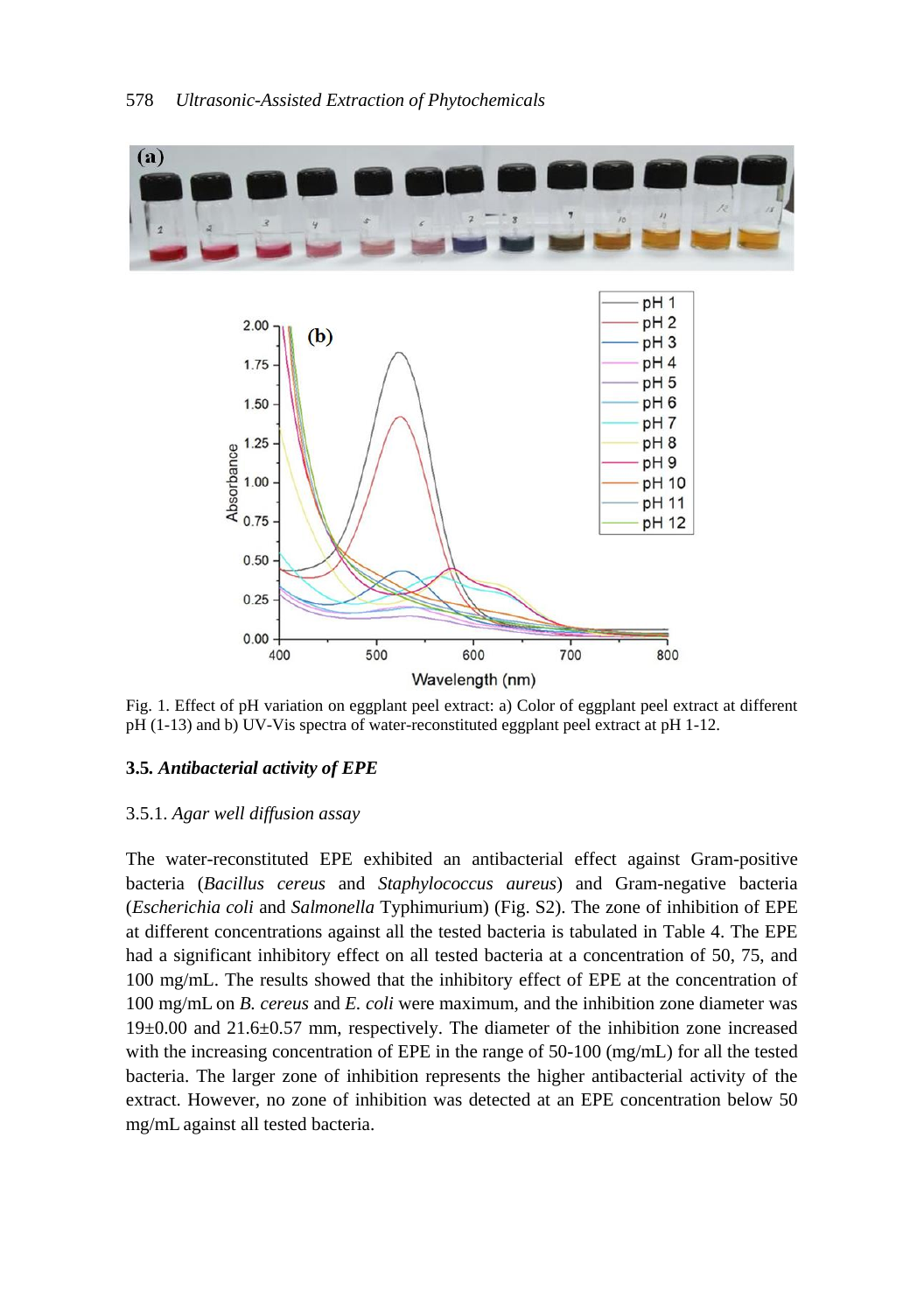| Eggplant peel extract             | Zone of inhibition (mm) |                 |                 |                 |
|-----------------------------------|-------------------------|-----------------|-----------------|-----------------|
| (mg/mL)                           | S. aureus               | B. cereus       | E. coli         | S. Typhimurium  |
| 12.5                              | ND.                     | ND.             | ND.             | ND.             |
| 25                                | ND.                     | ND.             | ND.             | ND.             |
| 50                                | $12{\pm}0.00$           | $12.6 \pm 0.57$ | $16 \pm 0.00$   | $13 \pm 0.00$   |
| 75                                | $13.6 \pm 0.57$         | $16+1.73$       | $19 \pm 0.00$   | $15 \pm 0.00$   |
| 100                               | $15.6 \pm 1.15$         | $19 \pm 0.00$   | $21.6 \pm 0.57$ | $18.6 \pm 1.52$ |
| Tetracycline $(10 \text{ mg/mL})$ | $34.6 \pm 0.57$         | $40\pm0.00$     | $35.6 \pm 0.57$ | $35 \pm 0.00$   |

Table 4. Zone of inhibition of water-reconstituted eggplant peel extract against various bacteria.

Mean value±SD (*N*=3). ND.=not detected.

Basudan [25] reported the zone of inhibition of a methanolic extract of eggplant peel against *S. aureus* (18-24 mm) and *E. coli* (18-26 mm). On the other hand, Rochín-Medina *et al.* [12] reported the antibacterial effect of EPE obtained by extraction with a calciumbased solution against *S.* Typhimurium (8-13 mm) using the disk diffusion method. However, these two studies did not mention the concentration of the EPE; hence the results could not be compared with the current work.

 AL-Janabi and AL-Rubeey [33] reported the zone of inhibition of 15 mm for aqueous extract (50 mg/mL) of whole eggplant fruit against *S. aureus* and *E. coli.* In the present study*,* the zones of inhibition of EPE (at a concentration of 50 mg/mL) against *S. aureus*  and *E. coli* were 12 mm and 16 mm, respectively. The result of the inhibition zone for EPE and whole eggplant fruit extract did not show any significant difference, which may be attributed to the content of phytochemicals in EPE and the w{hole fruit, due to the difference in eggplant variety and geographical location of eggplant.

#### 3.5.2. *Determination of minimum inhibitory concentration*

Table 5 shows that the EPE had a similar MIC of 2.34 mg/mL (against *B. cereus* and *S. aureus*) and *a* similar MIC of 4.68 mg/mL (against *E. coli* and *S.* Typhimurium)*. B. cereus*  and *S. aureus* exhibited more susceptibility to the extract than *E. coli* and *S.*  Typhimurium. The result showed that EPE had better antibacterial potential against Grampositive bacteria (*B. cereus* and *S. aureus*) than Gram-negative bacteria (*E. coli* and *S.*  Typhimurium).

Table 5. Minimum inhibitory concentration (MIC) of waterreconstituted eggplant peel extract against different bacterial strains tested.

| Test organism   | $MIC$ (mg/mL) |
|-----------------|---------------|
| <i>S.aureus</i> | 2.34          |
| B. cereus       | 2.34          |
| E. coli         | 4.68          |
| S. Typhimurium  | 4.68          |

AL-Janabi and AL-Rubeey [33] reported the MIC (48 mg/mL) of aqueous extract of whole eggplant fruit against *S. aureus* and *E. coli.* On the contrary to the zone of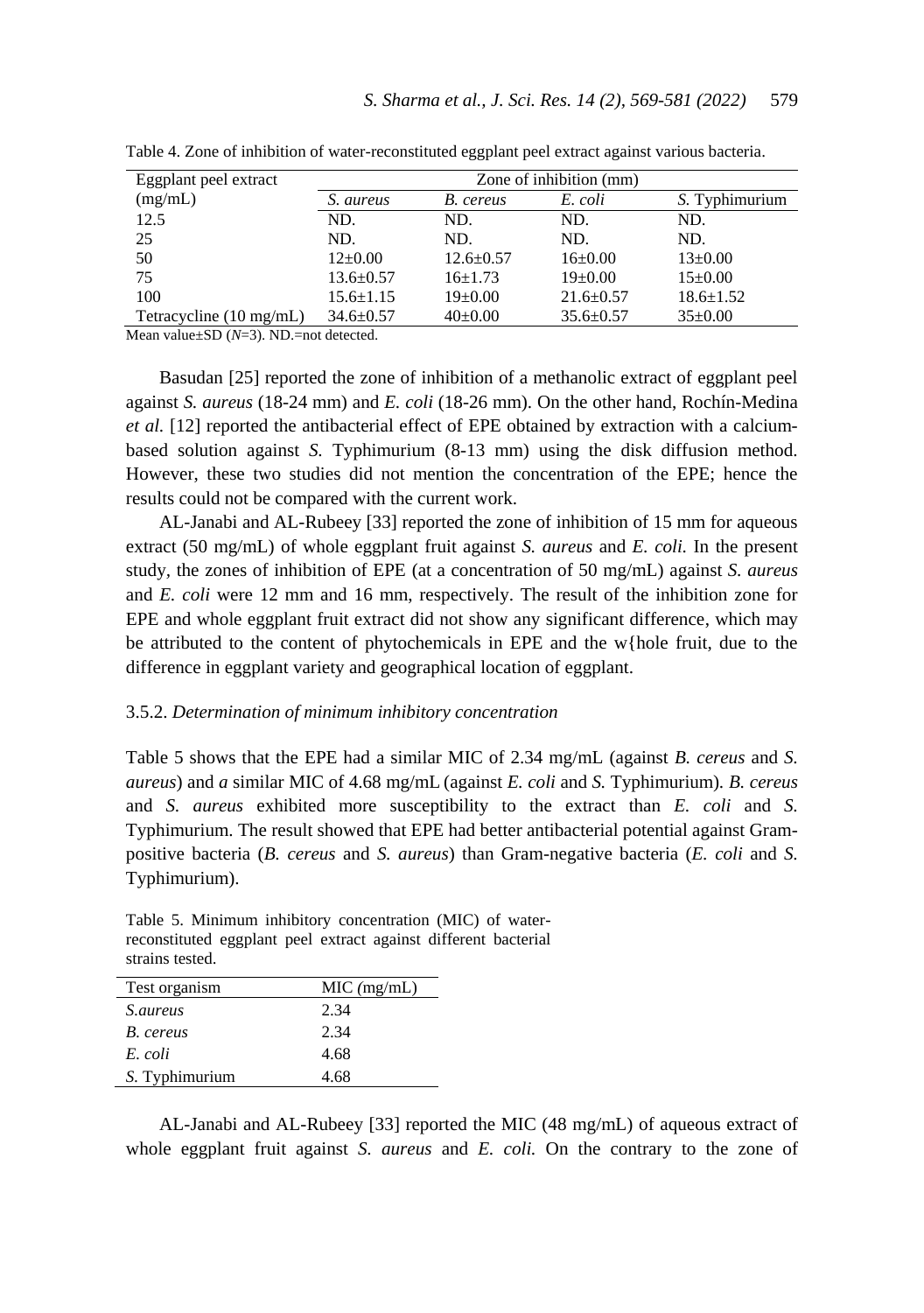inhibition result reported in the same study (discussed in the previous section), the significant difference in MIC results depicts that the eggplant peel has better antibacterial activity than whole eggplant fruit.

# **4. Conclusion**

The results indicated promising perspectives for using eggplant peel by-product, an underused product, and may contribute to the efficient use of eggplant peel. A significant level of total phenol and total anthocyanin content and a considerable level of antioxidant activity was exhibited by water-reconstituted EPE, which established the fact that there was no loss of phytochemicals of EPE in the process of reconstitution of EPE in water. Delphinidin-3-rutinoside was determined significantly in LC-MS/MS analysis of EPE. The zone of inhibition displayed by EPE against the bacterial strains explains that eggplant peel is a good source of biologically active antibacterial agents. Findings from the current MIC assay showed that the growth of Gram-positive bacteria (*B. cereus* and *S. aureus*) was inhibited at a lower concentration of EPE than Gram-negative bacteria (*E. coli* and *S.* Typhimurium), which implied that EPE had more antibacterial activity against *B. cereus* and *S. aureus.* Thus, EPE could be an efficient and natural source of an antioxidant and antibacterial agent with future applicability in the food industry as an additive. The sharp and distinct color changes of EPE towards variation in pH may extend its applicability in the food packaging sector.

# **Acknowledgments**

The authors would also like to thank Indian Agricultural Research Institute (IARI), New Delhi, for providing the eggplant variety. The authors also extend their gratitude to Sigma test and Research center, Delhi, for their LC-MS/MS facility. The authors are also grateful to the Ministry of Food Processing Industries, Government of India, for a research project grant (Q-11/23/2018-R&D).

# **References**

- 1. I. C. Okwulehie and E. U. Okon, Int. J. Agric. Innov. Res. **3**, 2319 (2015).
- 2. L. Kitinoja and A. A. Kader. Measuring Postharvest Losses of Fresh Fruits and Vegetables in Developing Countries (The Postharvest Education Foundation, 2015) pp.1–26.
- 3. E. Jung, M. Bae, E. Jo, Y. Jo, and S. J. Lee, Med. Plants. Res. **5**, 4610 (2011).
- 4. L. Salerno, M. N. Modica, V. Pittalà, G. Romeo, M. A. Siracusa, C. Di Giacomo, V. Sorrenti, and R. Acquaviva, Sci. World. J*.* **2014**, 1 (2014)[. https://doi.org/10.1155/2014/719486](https://doi.org/10.1155/2014/719486)
- 5. G. Niño-Medina, V. Urías-Orona, M. D. Muy-Rangel, and J. B. Heredia, S. Afr. J. Bot. **111**, 161 (2017)[. https://doi.org/10.1016/j.sajb.2017.03.016](https://doi.org/10.1016/j.sajb.2017.03.016)
- 6. N. N. Condurache, I. Aprodu, O. Crăciunescu, R. Tatia, G. Horincar, V. Barbu, E. Enachi, G. Râpeanu, G. E. Bahrim, A. Oancea, and N. Stănciuc, Food Bioprocess Technol. **12**, 1316 (2019)[. https://doi.org/10.1007/s11947-019-02302-1](https://doi.org/10.1007/s11947-019-02302-1)
- 7. N. N. Condurache, C. Croitoru, E. Enachi, G. E. Bahrim, N. Stănciuc, and G. Râpeanu, Plants **10**, 577 (2021). [https://doi.org/10.3390/plants10030577](https://doi.org/10.3390/plants10030577 )